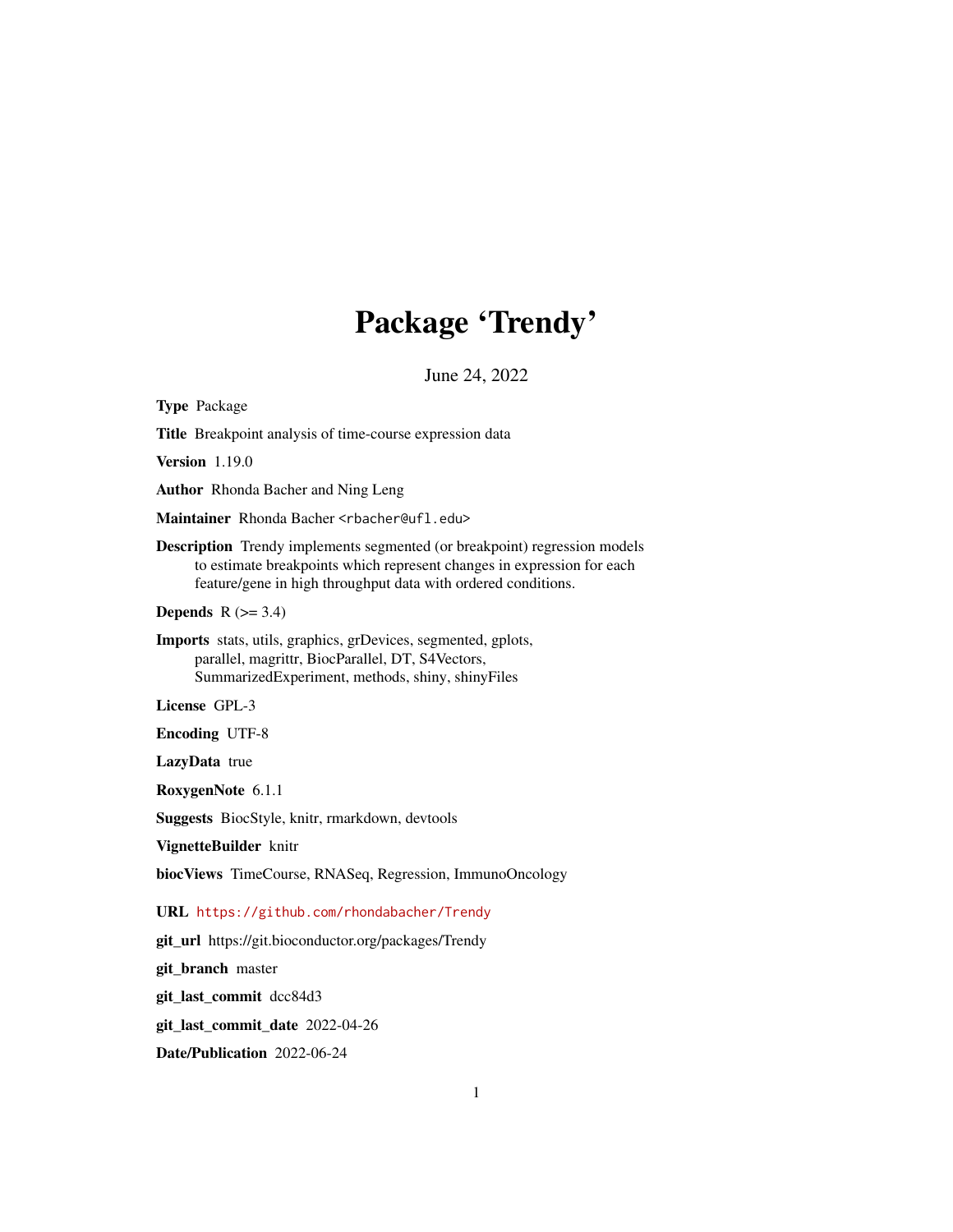## <span id="page-1-0"></span>R topics documented:

|  | $\overline{4}$             |
|--|----------------------------|
|  | $\overline{\phantom{0}}$ 5 |
|  | - 6                        |
|  | - 6                        |
|  |                            |
|  |                            |
|  |                            |
|  |                            |
|  |                            |
|  |                            |
|  |                            |
|  |                            |

## **Index** [13](#page-12-0)

breakpointDist *Distribution of breakpoints*

#### Description

calculates number of breakpoints at each time.

## Usage

```
breakpointDist(topTrendyData, NDigits = 0)
```
## Arguments

|         | topTrendyData results from topTrendy() function                             |
|---------|-----------------------------------------------------------------------------|
| NDigits | how many digits to be used when rounding (default is $0$ (return integers)) |

## Value

The function takes significant genes called from the topTrendyData() function. For any time point, this function calculates how many genes have a breakpoint at this time point. The output is the numbers of genes sorted by time point.

## Author(s)

Ning Leng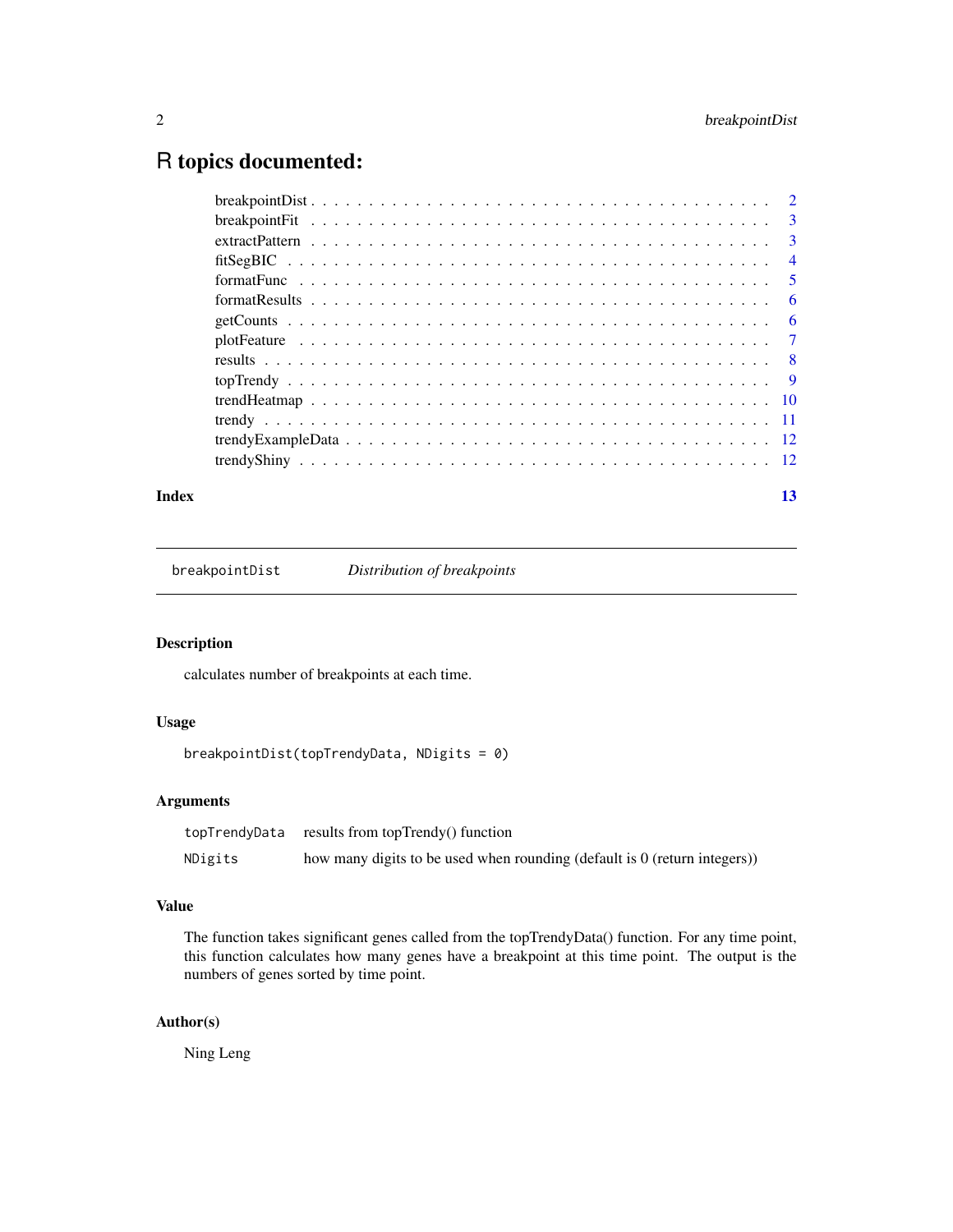## <span id="page-2-0"></span>breakpointFit 3

## Examples

```
m1 <- matrix(c(c(rnorm(50,5,1),sort(rnorm(50, 15, 5))), rnorm(100, 50,10)), 2, 100, TRUE)
rownames(m1) <- c("g1","g2")
colnames(m1) <- paste0("time", seq_len(100))
myTrends <- results(trendy(m1))
topGenes <- topTrendy(myTrends)
bpDist <- breakpointDist(topGenes)
```
breakpointFit *break point fits*

## Description

break point fits

#### Usage

breakpointFit(J, tVectIn, lmLinear, numTry)

## Arguments

| J        | number of breakpoints in the model                                                                                                                                                                 |
|----------|----------------------------------------------------------------------------------------------------------------------------------------------------------------------------------------------------|
| tVectIn  | a numerical vector indicating the time-points or the order of samples. If it is<br>NULL (default), then the time/order will be assumed to be equaly spaced from<br>$1:N(N)$ is number of samples). |
| lmLinear | the linear model fit; no breakpoints                                                                                                                                                               |
| numTry   | the number of different seeds to try. If all numTry runs fail, then the linear<br>regression (no breakpoints, one segment) model will be returned.                                                 |

| extractPattern | Extract pattern from segmented regression |
|----------------|-------------------------------------------|
|----------------|-------------------------------------------|

## Description

find dynamic genes that follow a given pattern

## Usage

```
extractPattern(trendyOutData, Pattern = NULL, adjR2Cut = 0.5,
 Delay = 0
```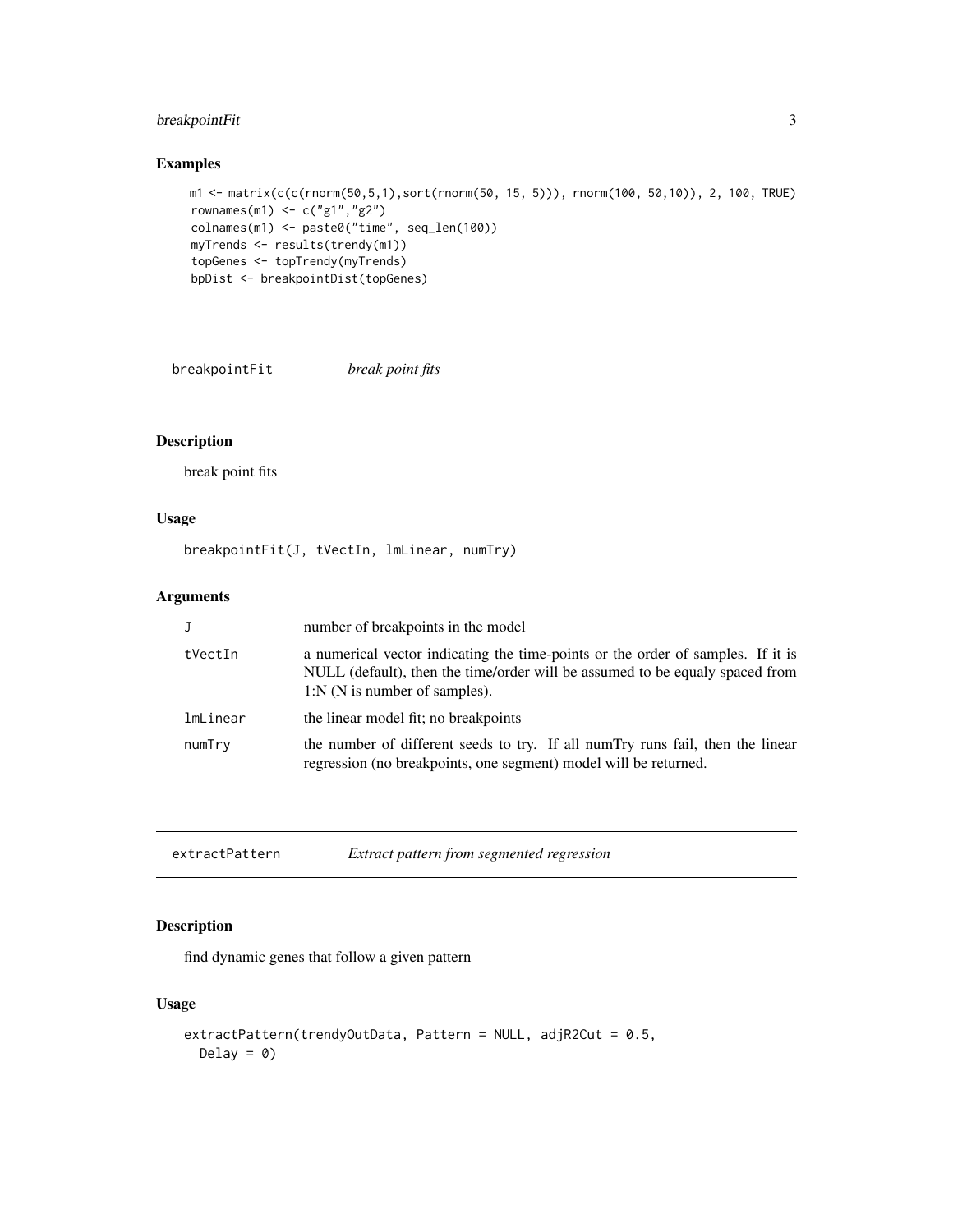## <span id="page-3-0"></span>Arguments

| trendyOutData | output from trendy() function                                                                                                                                                                                                                   |
|---------------|-------------------------------------------------------------------------------------------------------------------------------------------------------------------------------------------------------------------------------------------------|
| Pattern       | vector containing pattern to search genes/features (e.g, c("up", "down")), no-<br>change is designated by "same". If length is one (e.g $c("up")$ ) then it will only<br>consider features with constant pattern across the entire time-course. |
| adjR2Cut      | only consider features with adjusted $R^2 >$ adj $R^2$ Cut. Default = .5.                                                                                                                                                                       |
| Delay         | search for pattern starting after certain time-point (e.g. only genes with a break-<br>point $> 10$ ).                                                                                                                                          |

## Value

Genes: names of genes/features containing pattern and the breakpoints corresponding to the pattern.

#### Author(s)

Rhonda Bacher

## Examples

```
myTrends <- trendy(trendyExampleData[seq_len(5),], tVect=seq_len(40))
myTrends <- results(myTrends)
#extractPattern(myTrends, Pattern = c("up")) #increasing only features
#extractPattern(myTrends, Pattern = c("same", "down"))
#extractPattern(myTrends, Pattern = c("up", "down"), Delay = 20)
```
fitSegBIC *Fit segmented regression models on a feature/gene*

#### Description

fits segmented regression models

#### Usage

```
fitSegBIC(Data, maxK = 2, tVectIn = NULL, minNumInSeg = 5,
 pvalCut = 0.1, numTry = 5, keepFit = FALSE)
```
## Arguments

| Data | a matrix of normalized expression measurements. Rows are genes/features and<br>columns are samples.                                                                                                                                                             |
|------|-----------------------------------------------------------------------------------------------------------------------------------------------------------------------------------------------------------------------------------------------------------------|
| maxK | maximum number of breakpoints to consider. For each gene, trendy will fit<br>$maxK + 1$ models containing 0 -> maxK breakpoints (1 -> (maxK + 1) seg-<br>ments). The model with the lowest BIC value will be selected (unless forceRsq<br>$=$ TRUE, see below). |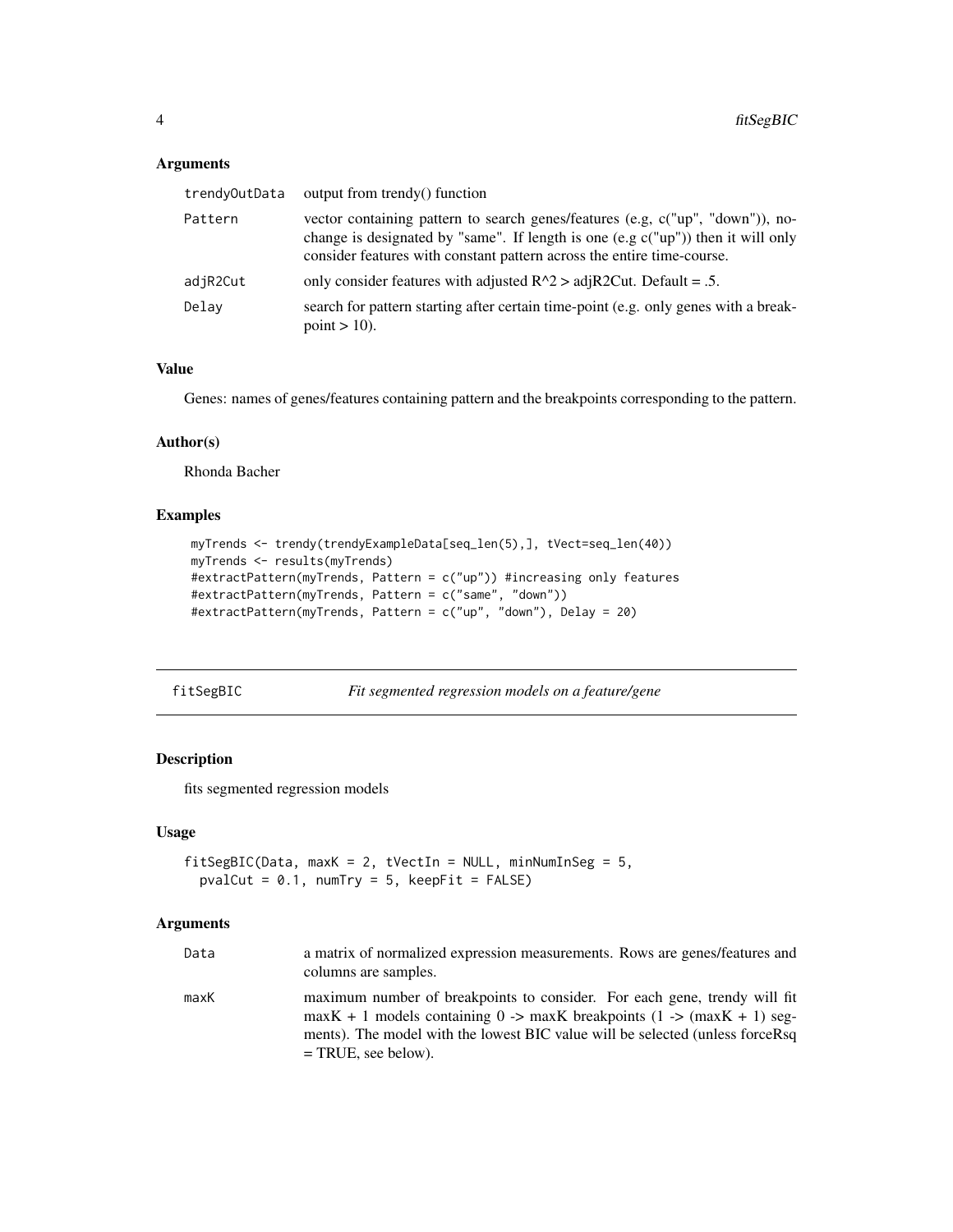#### <span id="page-4-0"></span>formatFunc 5

| tVectIn     | a numerical vector indicating the time-points or the order of samples. If it is<br>NULL (default), then the time/order will be assumed to be equaly spaced from<br>$1:N(N)$ is number of samples). |
|-------------|----------------------------------------------------------------------------------------------------------------------------------------------------------------------------------------------------|
| minNumInSeg | minimum number of samples required to be within a segment. If a breakpoint<br>model has a segment with fewer than minNumInSeg point in any segment, then<br>the model is not considered valid.     |
| pvalCut     | p-value cutoff. If the p-value of a segment is greater than PvalCut, then the<br>segment will be called as 'no change'.                                                                            |
| numTry      | the number of different seeds to try. If all numTry runs fail, then the linear<br>regression (no breakpoints, one segment) model will be returned.                                                 |
| keepFit     | whether to report the fitted object (default is FALSE).                                                                                                                                            |

## Value

Trend: direction of each sample; -1: down, 0: no change, 1: up Slope: fitted slopes, Slope.Trend: sign of fitted slopes, Slope.Pvalue: p value of each segment, Breakpoint: estimated breakpoints, Fitted.Values: fitted values AdjustedR2: adjusted r value of the model Fit: fit object

## Author(s)

Rhonda Bacher and Ning Leng

formatFunc *internal helper function to format results*

## Description

helper function to format result

#### Usage

formatFunc(IN)

## Arguments

IN the object to be formatted

#### Value

a formated matrix of results

## Author(s)

Rhonda Bacher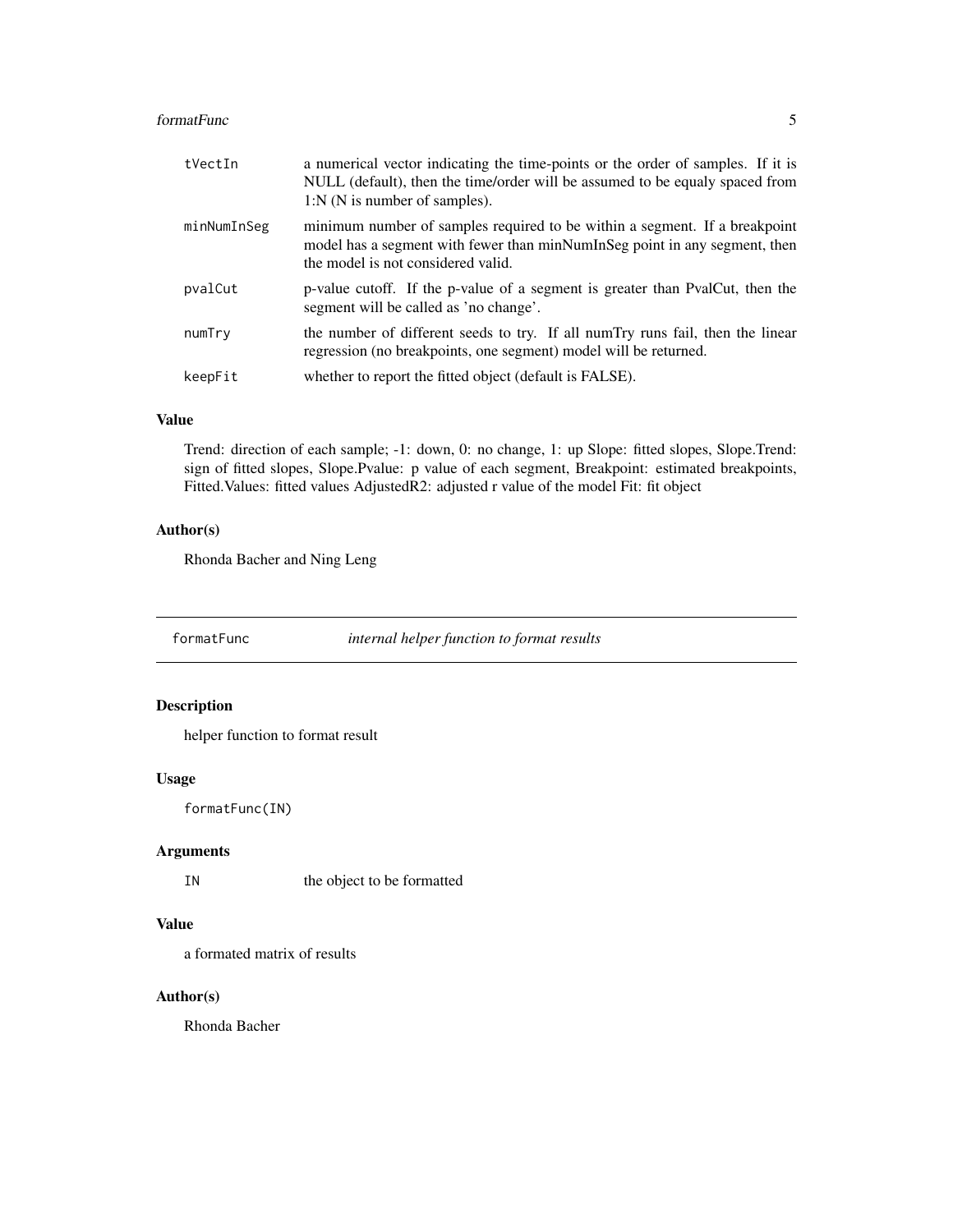<span id="page-5-0"></span>

#### Description

format data from Trendy which can be saved for later use.

## Usage

```
formatResults(topTrendyData, featureNames = NULL)
```
## Arguments

|              | topTrendyData results from topTrendy() function                                                    |
|--------------|----------------------------------------------------------------------------------------------------|
| featureNames | an optional vector of features (if only interested in outputting a subset of fea-<br>tures/genes). |

## Value

The function will reformat the output from Trendy so that it can be easily save as a .txt or .csv file. If featureNames is supplied then only the information for those features/genes is returned.

#### Author(s)

Rhonda Bacher

## Examples

```
data(trendyExampleData)
myTrends <- trendy(Data=trendyExampleData[seq_len(2),])
myTrends <- results(myTrends)
topTrendyRes <- topTrendy(myTrends)
resToSave <- formatResults(topTrendyRes)
```
getCounts *getCounts*

#### Description

Convenient helper function to extract the normalized expression matrix from the SummarizedExperiment

#### Usage

getCounts(DATA)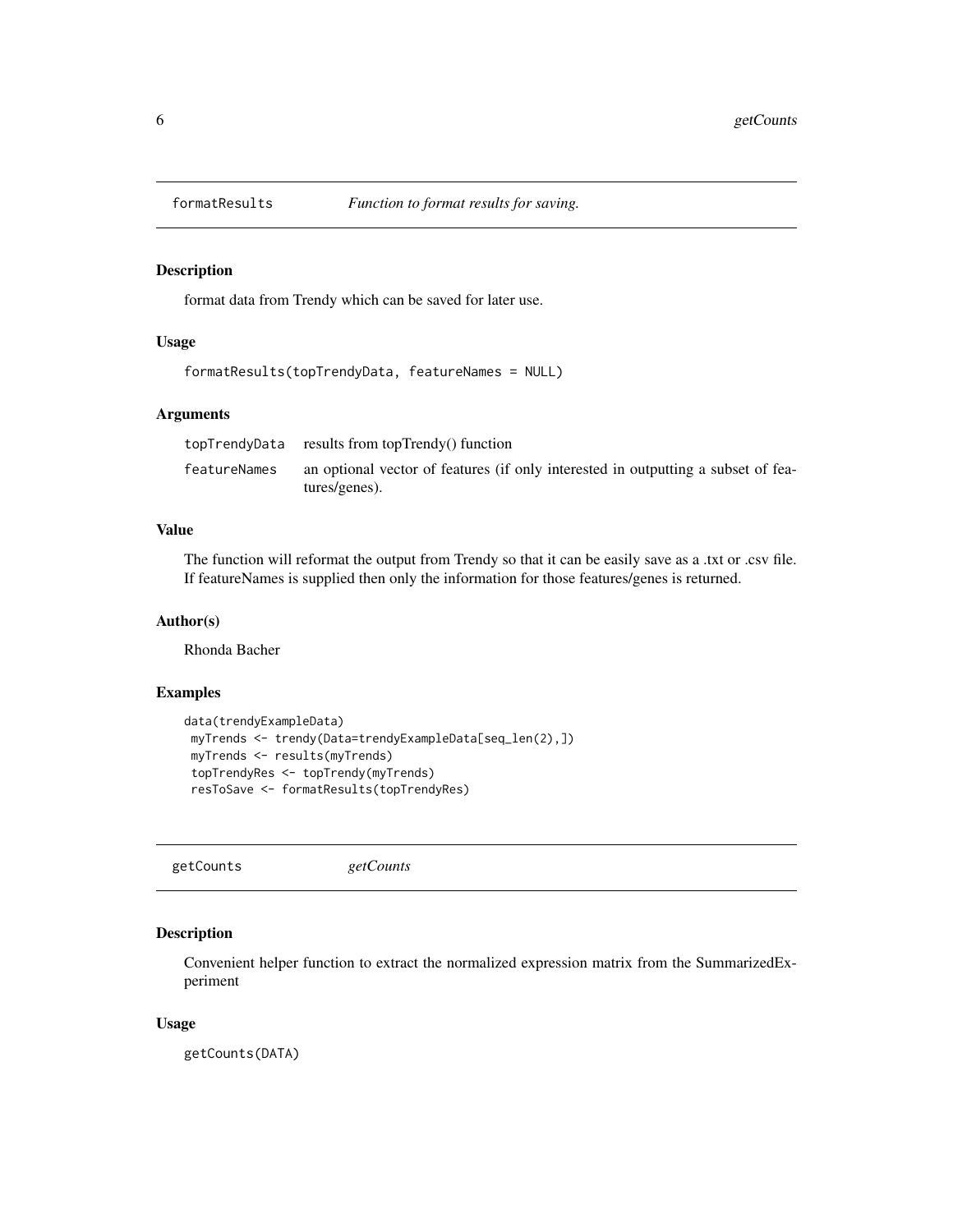## <span id="page-6-0"></span>plotFeature 7

#### **Arguments**

DATA An object of class SummarizedExperiment that contains expression data and metadata

## Value

A matrix which contains the expression data where genes/features are in rows and samples are in columns

#### Examples

```
m1 <- matrix(c(c(rnorm(50,5,1),sort(rnorm(50, 15, 5))), rnorm(100, 50,10)), 2, 100, TRUE)
ExampleData <-
SummarizedExperiment::SummarizedExperiment(assays=list("Counts"=m1))
myData <- getCounts(ExampleData)
```
plotFeature *Plot features of interest*

#### Description

plot each feature with (or without) the fitted trend.

#### Usage

```
plotFeature(Data, tVectIn = NULL, featureNames, showFit = TRUE,
  simple = FALSE, showLegend = TRUE, trendyOutData = NULL,
  cexLegend = 1, legendLocation = "side", xlab = "Time",
 ylab = "Normalized Expression", segColors = c("chartreuse3",
  "coral1", "black", "cornflowerblue"), customTitle = NULL,
  customLabels.x = NULL, spacing.x = NULL)
```
### Arguments

| Data         | a matrix of normalized expression measurements. Rows are genes/features and<br>columns are samples.                                                                                                |
|--------------|----------------------------------------------------------------------------------------------------------------------------------------------------------------------------------------------------|
| tVectIn      | a numerical vector indicating the time-points or the order of samples. If it is<br>NULL (default), then the time/order will be assumed to be equaly spaced from<br>$1:N(N)$ is number of samples). |
| featureNames | a list of genes or features to plot                                                                                                                                                                |
| showFit      | whether to plot the segmented regression fitting (default is TRUE)                                                                                                                                 |
| simple       | if TRUE the plot will not highlight the breakpoints and segments and will only<br>display a black fitted line. (default is FALSE)                                                                  |
| showLegend   | if TRUE and simple=FALSE then a legend will be output $(detault = TRUE)$                                                                                                                           |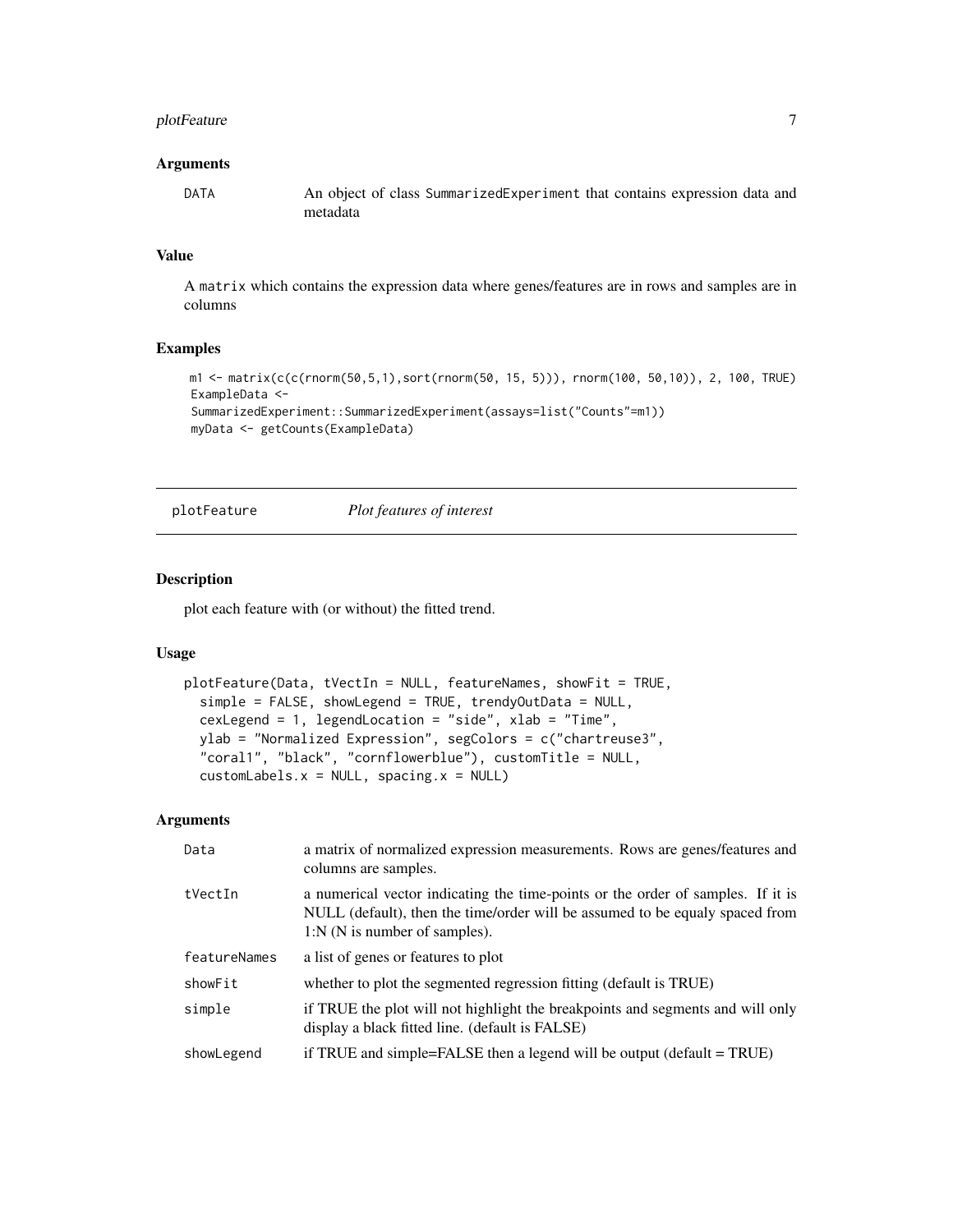<span id="page-7-0"></span>

| trendyOutData  | segmented regression fitting result from running trendy(); if showFit is TRUE<br>and trendyOutData is NULL, then the segmented regression will be fit for each<br>of the genes and it may take longer to run                          |
|----------------|---------------------------------------------------------------------------------------------------------------------------------------------------------------------------------------------------------------------------------------|
| cexLegend      | cex option for sizing of legend text, default is 1.                                                                                                                                                                                   |
|                | legendLocation whether to place the legend to the right 'side' of each plot or at the 'bottom' of<br>a multo-panelled plot (default is 'side').                                                                                       |
| xlab           | x-axis name                                                                                                                                                                                                                           |
| ylab           | y-axis name                                                                                                                                                                                                                           |
| segColors      | define colors for the 'breakpoint', and 'up', 'same', 'down' segments (default:<br>$segColors = c("chartreuse3", "coral1", "black", "cornflowerblue"))$                                                                               |
| customTitle    | default is set the plot title as the name of the feature. Otherwise this should be a<br>named vector, with the featureName as the name and the element as the desired<br>plot title. (i.e. custom Title $\leq$ c("MyTitle" = gene1)). |
| customLabels.x | specify x-axis tick labels instead of using the default values from tVectIn.                                                                                                                                                          |
| spacing.x      | specify x-axis tick spacing, smaller values give more tick marks.                                                                                                                                                                     |

## Value

plot of gene expression and fitted line

#### Author(s)

Ning Leng and Rhonda Bacher

#### Examples

```
d1 <- matrix(c(c(rnorm(50,5,1),sort(rnorm(50, 15, 5))), rnorm(100, 50,10)), 2, 100, TRUE)
rownames(d1) <- c("g1","g2")
colnames(d1) <- paste0("time", seq_len(100))
plotFeature(d1, featureNames=c("g1","g2"))
```
results *results*

#### Description

Convenient helper function to extract the results of running Trendy. Results data.frames/matrices are stored in the metadata slot and can also be accessed without the help of this convenience function by calling metadata().

#### Usage

```
results(DATA, type = c("TrendyFits"))
```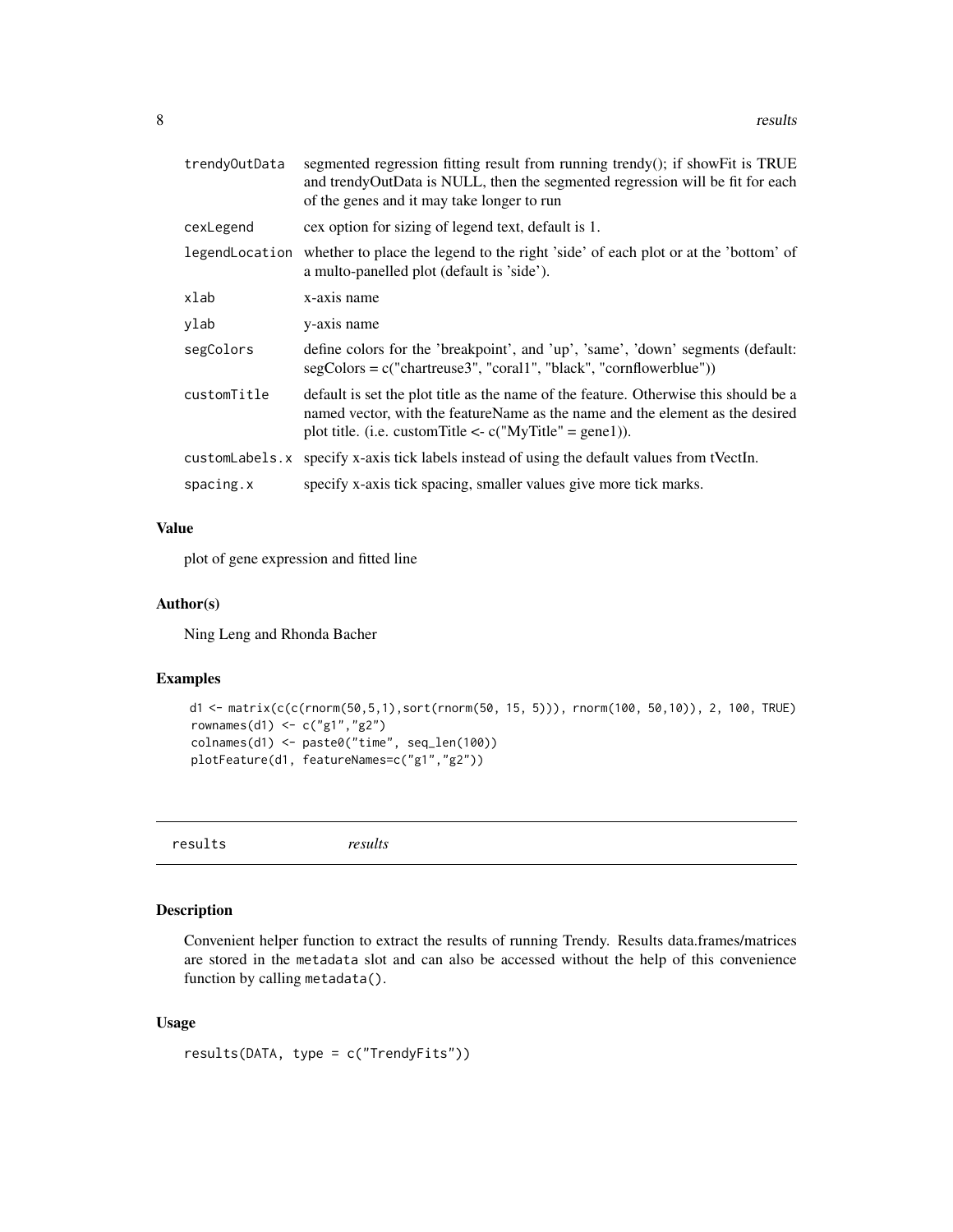## <span id="page-8-0"></span>topTrendy 9

#### Arguments

| <b>DATA</b> | An object of class Summarized Experiment that contains normalized expression<br>and other metadata, and the output of the Trendy function.                         |
|-------------|--------------------------------------------------------------------------------------------------------------------------------------------------------------------|
| type        | A character variable specifying which output is desired, with possible values<br>"Trendy Fits". By default results () will return type="Trendy Fits", which is the |
|             | matrix of normalized counts from SC norm.                                                                                                                          |

#### Value

A data.frame containing output as detailed in the description of the type input parameter

#### Examples

```
data(trendyExampleData)
Conditions = rep(c(1), each = 90)trendyOut <- trendy(Data=trendyExampleData[seq_len(2),])
trendyResults <- results(trendyOut)
```
topTrendy *obtain top genes from trendy results*

## Description

reformats the list output for genes with a given adjusted  $R^2$  cutoff

#### Usage

```
topTrendy(trendyOutData, adjR2Cut = 0.5)
```
#### **Arguments**

| trendyOutData | output from the trendy function                                                                                   |
|---------------|-------------------------------------------------------------------------------------------------------------------|
| adjR2Cut      | cutoff for the adjusted $R^2$ . Genes whose adjusted $R^2$ is greater than adjR2Cut<br>are called as significant. |

#### Value

only significant genes will be included in the output. The output is reformatted as: Trend direction of each sample; -1: down, 0: no change, 1: up Slope: fitted slopes, Slope.Trend: sign of fitted slopes, Slope.Pvalue: p value of each segment, Breakpoint: estimated breakpoints, Fitted.Values: fitted values AdjustedR2: adjusted r value of the model Fit: fit object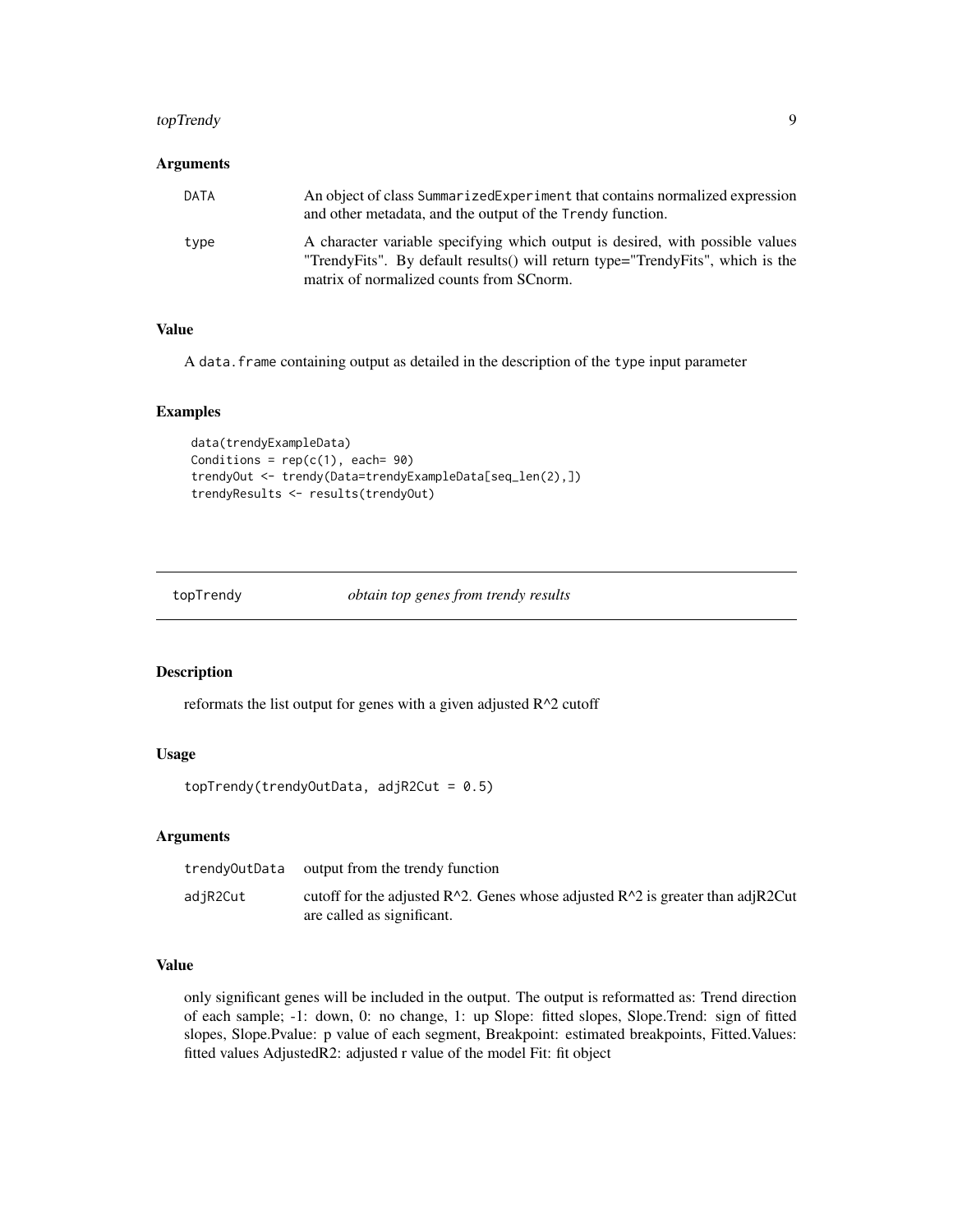#### Examples

```
d1 <- matrix(c(c(rnorm(50,5,1),sort(rnorm(50, 15, 5))), rnorm(100, 50,10)), 2, 100, TRUE)
rownames(d1) <- c("g1","g2")
colnames(d1) <- paste0("time", seq_len(100))
seg.all \leq trendy(d1)
seg.all <- results(seg.all)
top.genes <- topTrendy(seg.all)
```
trendHeatmap *Draw heatmap of gene expression trends*

#### Description

heatmap of the fitted trends

#### Usage

```
trendHeatmap(topTrendyData, featureNames = NULL, cexRow = 0.5,
  cexCol = 0.5
```
## Arguments

|              | topTrendyData results from topTrendy() function.                                                                                |
|--------------|---------------------------------------------------------------------------------------------------------------------------------|
| featureNames | names of features/genes to plot if the heatmap should be restricted. Deafult is to<br>plot all genes from topTrendy() function. |
| cexRow       | relative text size of row labels, default=.5.                                                                                   |
| cexCol       | relative text size of column labels, default=.5.                                                                                |

#### Value

The function takes significant genes/features called from the topTrendyData() function. These genes are further grouped into three groups: up, down, or no change in the first segment. Within each group, the genes are sorted by their first break point. The heatmap shows expression trends of these three groups of genes. In the heatmap, red/blue/black represents up/down/nochange. A list of genes in the heatmap order is returned.

### Author(s)

Ning Leng and Rhonda Bacher

#### Examples

```
m1 <- matrix(c(c(rnorm(50,5,1),sort(rnorm(50, 15, 5))), rnorm(100, 50,10)), 2, 100, TRUE)
rownames(m1) <- c("g1","g2")
colnames(m1) <- paste0("time", seq_len(100))
myTrends <- results(trendy(m1))
topGenes <- topTrendy(myTrends)
#makeHeat <- trendHeatmap(topGenes)
```
<span id="page-9-0"></span>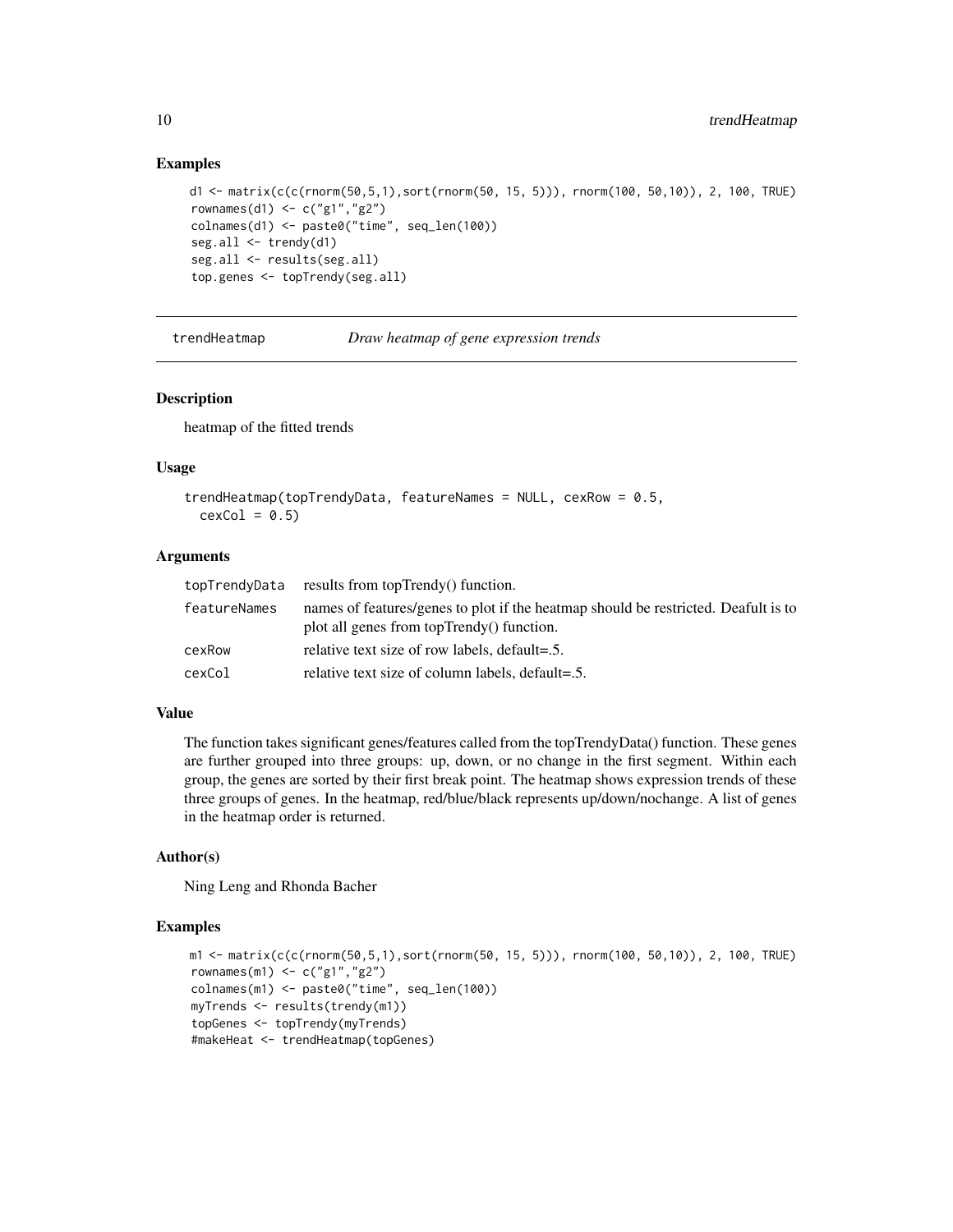<span id="page-10-0"></span>trendy *Trendy*

## Description

Segmented regression models are fit for each gene. The number of model fits is 1 -> maxK.

## Usage

```
trendy(Data = NULL, tVectIn = NULL, saveObject = FALSE,
  fileName = NULL, meanCut = 10, maxK = 3, minNumInSeg = 5,
 pvalCut = 0.1, numTry = 5, keepFit = FALSE, NCores = NULL,
  featureNames = NULL)
```
## Arguments

| Data         | a matrix of normalized expression measurements. Rows are genes/features and<br>columns are samples.                                                                                                                                                             |  |  |  |  |  |  |
|--------------|-----------------------------------------------------------------------------------------------------------------------------------------------------------------------------------------------------------------------------------------------------------------|--|--|--|--|--|--|
| tVectIn      | a numerical vector indicating the time-points or the order of samples. If it is<br>NULL (default), then the time/order will be assumed to be equaly spaced from<br>1:N (N is number of samples).                                                                |  |  |  |  |  |  |
| saveObject   | if TRUE then the trendy object produced will be saved to use in the Shiny app<br>(default is FALSE).                                                                                                                                                            |  |  |  |  |  |  |
| fileName     | the file name (and file path) to save the Trendy object, only used if saveOb-<br>ject=TRUE (default name is trendyOutputForShiny.RData).                                                                                                                        |  |  |  |  |  |  |
| meanCut      | genes whose mean is less than MeanCut will not be considered, default is 10.                                                                                                                                                                                    |  |  |  |  |  |  |
| maxK         | maximum number of breakpoints to consider. For each gene, trendy will fit<br>$maxK + 1$ models containing 0 -> maxK breakpoints (1 -> (maxK + 1) seg-<br>ments). The model with the lowest BIC value will be selected (unless forceRsq<br>$=$ TRUE, see below). |  |  |  |  |  |  |
| minNumInSeg  | minimum number of samples required to be within a segment. If a breakpoint<br>model has a segment with fewer than minNumInSeg point in any segment, then<br>the model is not considered valid.                                                                  |  |  |  |  |  |  |
| pvalCut      | p-value cutoff. If the p-value of a segment is greater than PvalCut, then the<br>segment will be called as 'no change'.                                                                                                                                         |  |  |  |  |  |  |
| numTry       | the number of different seeds to try. If all numTry runs fail, then the linear<br>regression (no breakpoints, one segment) model will be returned.                                                                                                              |  |  |  |  |  |  |
| keepFit      | whether to report the fitted object (default is FALSE).                                                                                                                                                                                                         |  |  |  |  |  |  |
| NCores       | number of cores to use, default is detectCores() - 1.                                                                                                                                                                                                           |  |  |  |  |  |  |
| featureNames | optional parameter to specify an explicit subset of features/genes to fit the seg-<br>mented regression model to.                                                                                                                                               |  |  |  |  |  |  |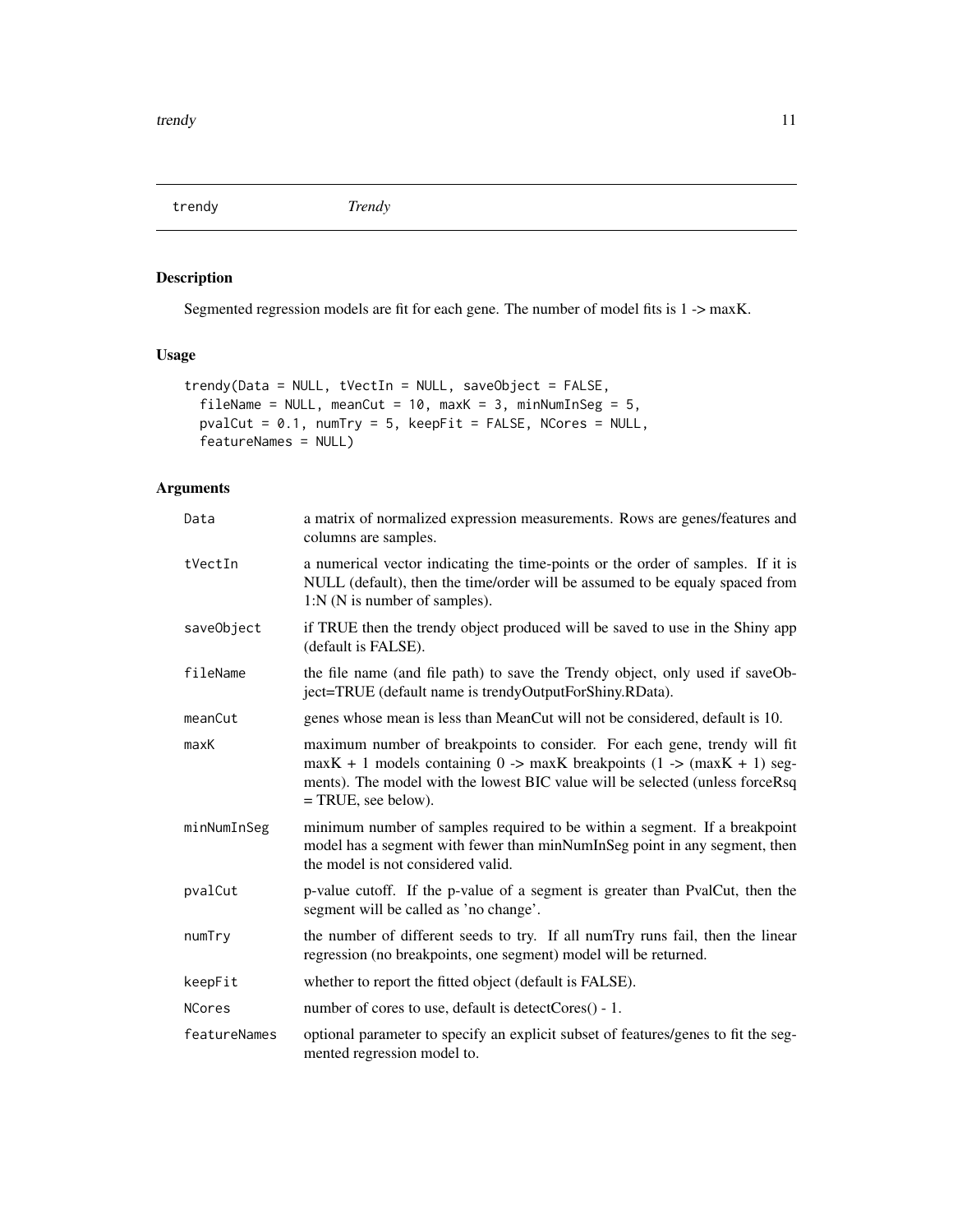## <span id="page-11-0"></span>Value

Trend: direction of each sample; -1: down, 0: no change, 1: up Slope: fitted slopes, Slope.Trend: sign of fitted slopes, Slope.Pvalue: p value of each segment, Breakpoint: estimated breakpoints, Fitted.Values: fitted values AdjustedR2: adjusted R squared value of the model Fit: fit object

#### Author(s)

Ning Leng and Rhonda Bacher

#### Examples

```
m1 <- matrix(c(c(rnorm(50,5,1),sort(rnorm(50, 15, 5))), rnorm(100, 50,10)), 2, 100, TRUE)
rownames(m1) <- c("g1","g2")
colnames(m1) <- paste0("time", seq_len(100))
myTrends <- trendy(m1)
```
trendyExampleData *Example dataset for Trendy*

## Description

Example time-course dataset.

#### Usage

data(trendyExampleData)

## Format

data matrix

## Examples

```
data(trendyExampleData)
```

| trendyShiny |                  |  | Trendy shiny app to interactively vizualize results after running |  |  |
|-------------|------------------|--|-------------------------------------------------------------------|--|--|
|             | <i>trendy().</i> |  |                                                                   |  |  |

## Description

Trendy shiny app to interactively vizualize results after running trendy().

#### Value

Opens a browser window with an interactive shiny app and visualize all precomputed Trendy fits.